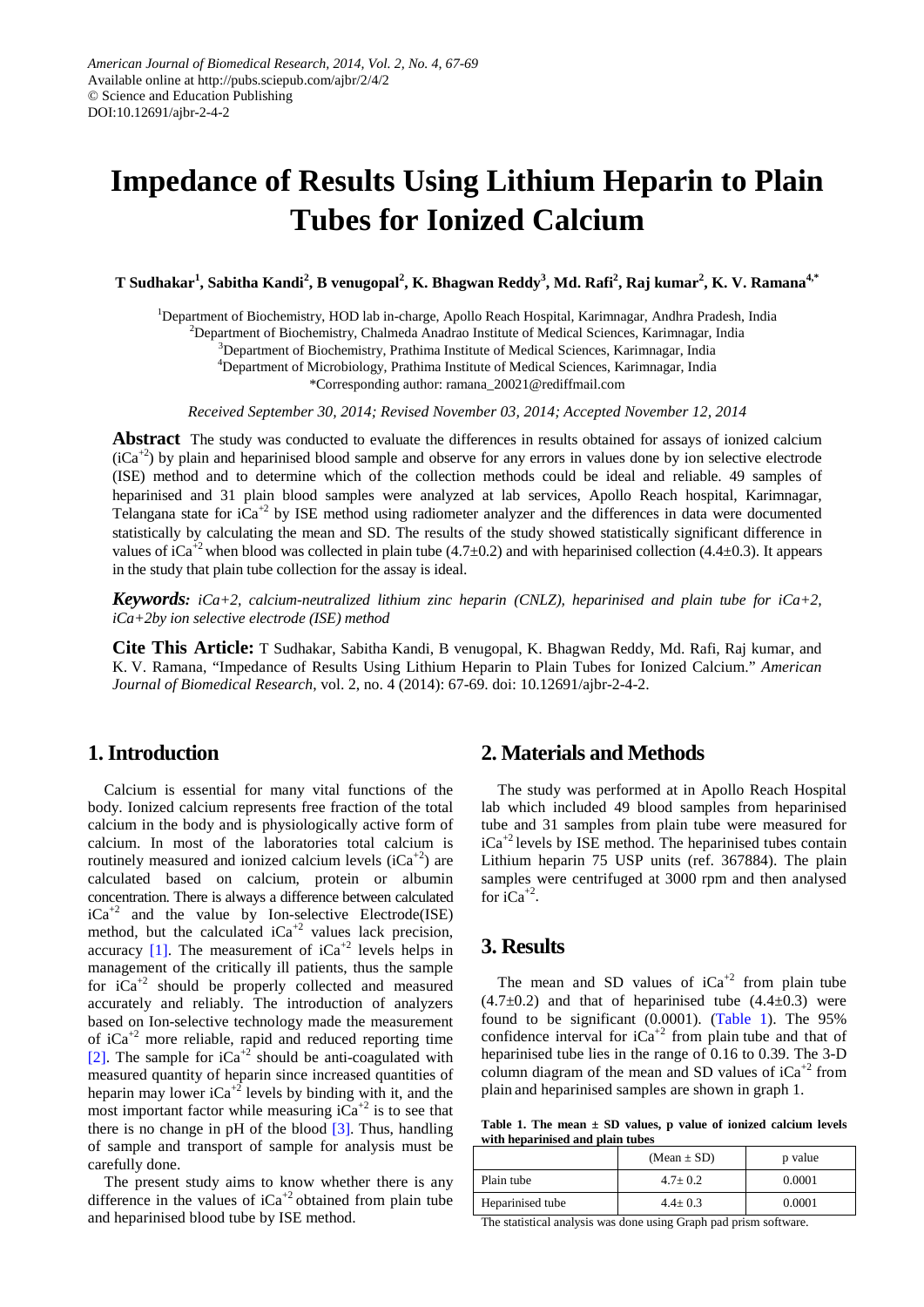

Graph 1. The 3-D column diagram showing the mean & SD values of iCa+2 with plain and heparinised samples

1 – mean value of  $iCa^{2}$  level with plain sample(without anticoagulant)

2 - mean value of  $iCa^{+2}$  level with heparinised sample

 $3 - SD$  value of  $iCa<sup>+2</sup>$  level with plain sample(without anticoagulant)

 $4$  - SD value of  $iCa^{+2}$  level with heparinised sample.

# **4. Discussion**

The measurement of ionized calcium gains significance in cases where there is incomplete total calcium status such as premature infants and in individuals with disturbed plasma protein metabolism [\[4,5,6\].](#page-2-0) The assay of calcium is affected by many factors like pH, transport of the sample, quantity of anticoagulant used during sampling and physiological factors like postural changes [\[7\].](#page-2-1) An increase in pH raises ionized calcium levels and a delay in transport of sample for analysis causes build up of acid decreasing  $iCa^{+2}$  levels [\[8\].](#page-2-2) Change in posture causes a shift in fluid including albumin within 10 minutes to vascular compartment causing a decrease in total calcium. This may be one of the reasons for inappropriate value obtained by calculation method for  $iCa^{+2}$ . Heparin is the most common anticoagulant used for the measurement of  $iCa^{+2}$ , blood gas analysis and electrolyte levels in the blood sample [\[9\].](#page-2-3) The use of heparin as anticoagulant for  $iCa^{+2}$  leads to a decrease in  $iCa^{+2}$  levels in the sample due to heterogenous binding of heparin with divalent cations like  $Ca^{+2}$  [\[10\].](#page-2-4) Several types of heparin containing syringes are developed to minimize the interference by reducing heparin concentration absolutely necessary for anti coagulation and by using zinc salt of heparin [\[11,12\].](#page-2-5) Drawback of this method is that heparin binds to calcium decreasing  $iCa^{+2}$  levels. Recently developed calciumneutralized lithium zinc heparin (CNLZ heparin) is efficient in maintaining  $iCa^{+2}$ levels in the blood sample. Here lithium binds with low affinity binding site and zinc binds with high affinity binding site of heparin and thus there is no interference of hepain on  $iCa^{+2}$  [\[13,14\].](#page-2-6) The ideal syringe should contain sufficient amount of anticoagulant which do not interfere with  $iCa^{+2}$  levels and that blood drawn from this syringe should be also specified for its volume. The increased/decreased blood volume for CNLZ heparin may leads to an increase or decrease in  $iCa^{+2}$  levels. In our study although we used CNLZ heparinised tube to reduce the interference of heparin, we still found that there is a decline in  $iCa^{+2}$  in most of the cases. It is not clear whether this decline in  $iCa^{2}$  is due to error in collecting specified quantity of the sample. Other factors including a prior pathological condition of the patient and a time delay in processing the sample may influence the  $iCa^{+2}$  levels. From the results of the study we found that among heparinised samples there is a decrease in  $iCa^{+2}$  levels when compared to the plain sample. Previous studies have also noted that use of CNLZ heparin with reduced blood volume decreases  $iCa^{+2}$ levels [\[15,16\].](#page-2-7)

# **5. Conclusion**

The impounding factor in the measurement of  $iCa^{+2}$  in heparin (CNLZ) collection tubes are recently developed. Ca-neutralized lithium zinc heparin method of blood collection was recommended to minimize the discrepancies in  $iCa^{+2}$  levels, but in practicality this method also noted indifferent results. These observations on heparin and plain collections showed that CNLZ heparin method can be used for  $iCa^{+2}$ measurement when a specified quantity of blood is collected, since reduced blood volume can decrease  $iCa^{2}$  levels. Further studies on large scale are warranted to conclusively evaluate use of plain, heparinized and Ca-neutralized lithium zinc heparin blood samples for estimation of  $iCa^{+2}$  levels.

### **Acknowledgement**

We are thankful to the management of Apollo Reach Hospital, Karimnagar, Telangana state for the support.

### **References**

- <span id="page-1-0"></span>[1] Giddenne S, Vigezzi JF, Delacour H, Damiano J, Clerc Y. Direct determination or estimated value of plasma ionized calcium : indications and limits. Ann Biol Clin (paris) 2003. Jul – Aug ; 61(4): 393-9.
- <span id="page-1-1"></span>[2] Forman DT, Lorenzo L. Ionised calcium; its significance and clinical usefulness. Ann Clin Lab Sci. 1991. sep – oct; 21(5): 297- 304.
- <span id="page-1-2"></span>[3] Robertson WG. Measurement of ionized calcium in body fluids – a review. Ann Clin Biochem. 1976; Nov; 13(6); 540-8.